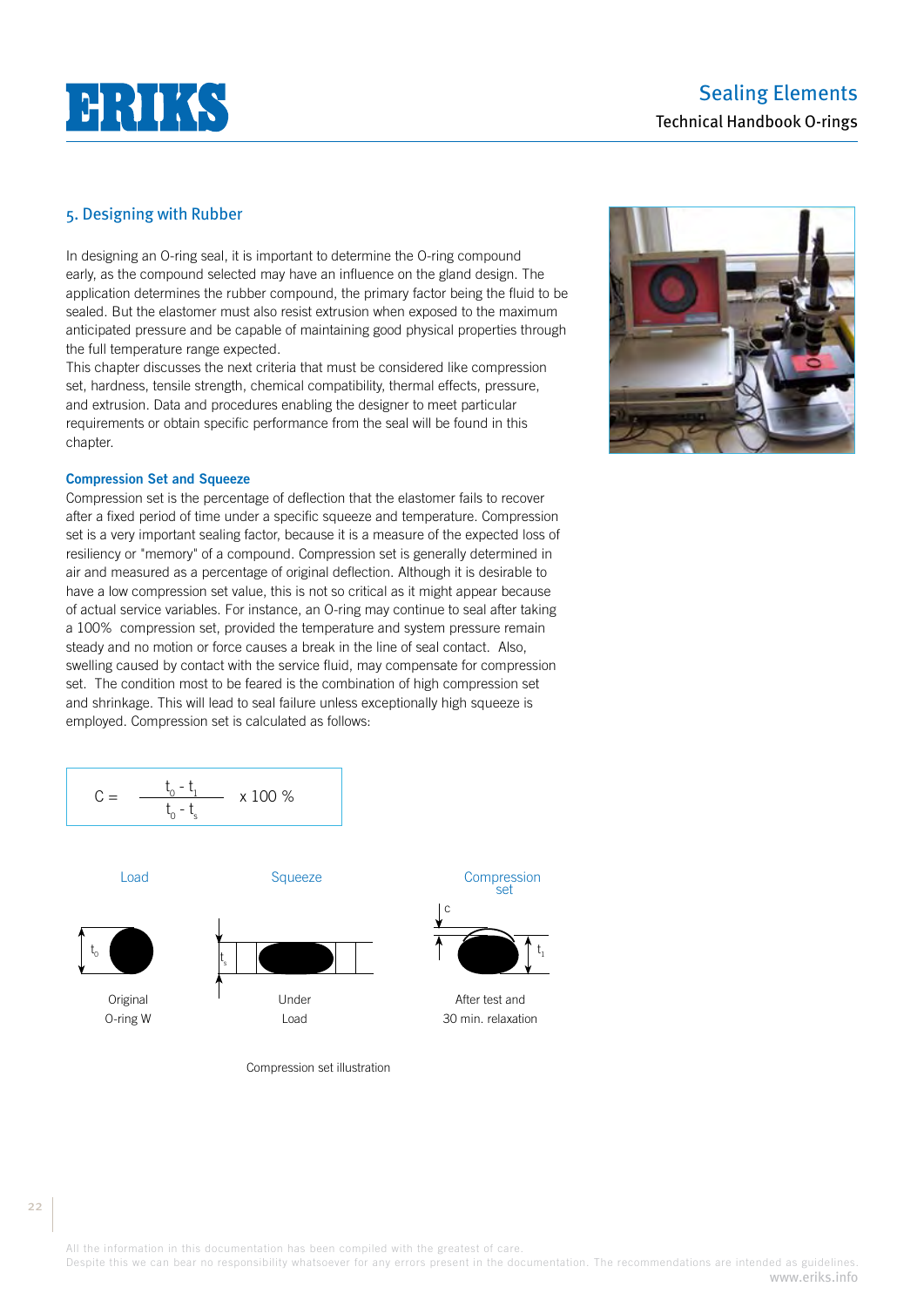

Lower compression set values indicate improved remaining seal capacity. Compression set values generally increase with increased temperature and time.

For O-rings the minimum squeeze should be about .007 inch. (0,175mm). The reason is that with a very light squeeze almost all elastomers quickly take 100% compression set. A good compression set resistant compound can be distinguished from a poor one only when the squeeze is more than .005 inch. (0,127mm)

Most O-ring seal applications cannot tolerate the no squeeze condition, the exceptions are the floating ring designs in special pneumatic and rotary applications.

The most commonly used standards for the expression of compression set are ASTM D 395 and DIN 53517 / ISO 815.

Table 3A-1a gives compression set values for standard Eriks compounds, (Squeeze 25%).

# **Note:**

It is important to notice that the compression set changes with time and depends on cross section diameter. This table shows these different values, measured on the same compound.

| Table 3A-1a                                         |                                 |                                                                 |                  |           |
|-----------------------------------------------------|---------------------------------|-----------------------------------------------------------------|------------------|-----------|
| <b>Material</b>                                     | <b>Hardness</b><br>IRHD $\pm$ 5 | <b>Compression set</b><br>22h/100°C, 25%,<br>on O-ring 3.53 mm. | Temp. Range<br>℃ | °F        |
| NBR 36624                                           | 70                              | max. 20%                                                        | $-30+120$        | $-22+248$ |
| NBR 47702                                           | 90                              | max. 30%                                                        | $-30+120$        | $-22+248$ |
| <b>EPDM 55914</b>                                   | 70                              | max. 30%                                                        | $-50+120$        | $-58+248$ |
| <b>EPDM 55914 PC</b>                                | 70                              | max. 25% (150 °C)                                               | $-50+150$        | $-58+302$ |
| Silicone 71477                                      | 70                              | max. 40% (200 °C)                                               | $-60+220$        | $-76+428$ |
| Neoprene 32906                                      | 70                              | max. 25%                                                        | $-35+110$        | $-31+230$ |
| Viton® black 51414                                  | 70                              | max. 18% (200 °C)                                               | $-20+200$        | $-4+392$  |
| Viton <sup>®</sup> green 51414                      | 70                              | max. 19% (200 °C)                                               | $-20+200$        | $-4+392$  |
| Viton® black 514320                                 | 90                              | max. 18% (200 °C)                                               | $-20+200$        | $-4+392$  |
| Quad-Rings <sup>®</sup> /X-Rings<br>in NBR/FKM/EPDM | 70/90                           |                                                                 | $-30+120$        | $22+248$  |

| <b>NBR 36624 O-rings</b>          |      |      |      |
|-----------------------------------|------|------|------|
| Cross section mm                  | 1.78 | 3.53 | 6.99 |
| Compression set 22h/100°C (212°F) | 14.8 | 12.8 | 9.2  |
| Compression set 70h/100°C (212°F) | 23.9 | 22.7 | 16.8 |

All the information in this documentation has been compiled with the greatest of care.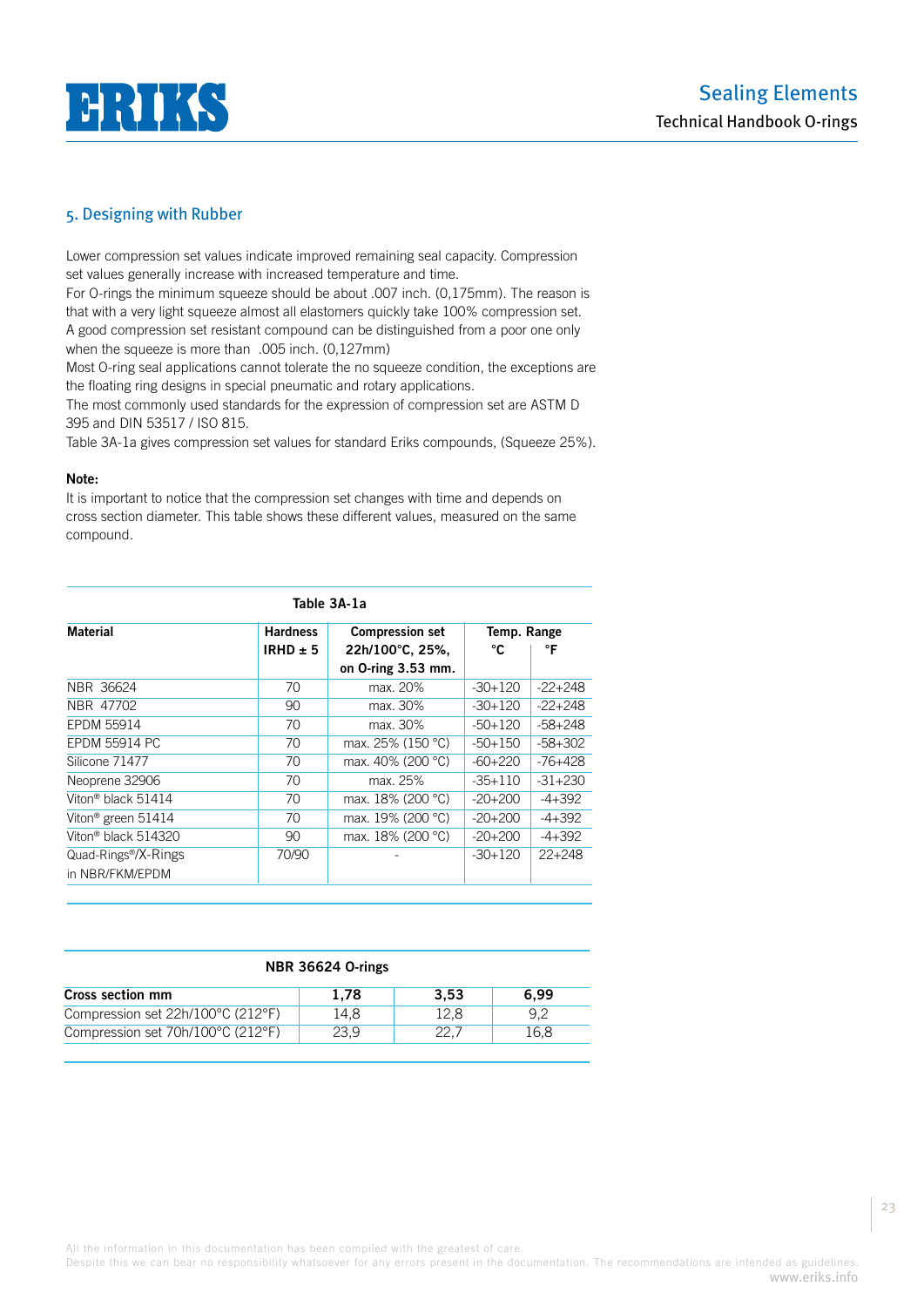

# **O-ring Hardness**

The hardness of an O-ring is important for several reasons.

The softer the elastomer, the better the seal material conforms to the surfaces to be sealed and lower pressure is required to create a seal. This is particularly important in low pressure seals that are not activated by fluid pressure.

The softer the elastomer, the higher the coefficient of friction. In dynamic applications however, the actual running and breakout friction values of a harder compound with lower coefficients of friction are higher because the load required to squeeze the harder material into the O-ring groove is much greater.

The softer the elastomer the more risk that at high operating pressure the elastomer of the O-ring will extrude into the clearance gap between the mating seal surfaces. The harder materials offer greater resistance to flow.

With an increase in temperature, elastomers first become softer and then eventually harder as the rubber curing process continues with the application of heat.

The hardness of most elastomers is indicated by a durometer rating on a gauge manufactured by the Shore Instrument Company or equivalent. Most elastomers are measured on the Shore "A" scale. Shore A hardness of 35 is soft; 90 is hard. Shore "D" gauges are recommended where the Shore "A" rating is greater than 90. The most common standards for measuring hardness are ASTM D2240, DIN 53505, BS 2719, and ISO 7619. These standards define a gauge reading on a standard sample with a thickness of 0,25 in. (6 mm.). Always use standard hardness discs 1.28 in. diam. by 0,25 in. thick (ø32 x6 mm.), or 6 in.x 6 in.x 0.075 in. (150x150x2 mm.) sheets piled up to a minimum of 0,25 in. (6 mm.) to determine durometer hardness.

It has been almost impossible to obtain reliable and reproducible hardness readings on seals with curved surfaces and variable cross sections such as O-rings. This problem has plagued the industry for years and is acknowledged in some standard tests. Like ASTM Method D 2240-00, paragraph 6.2.1 states: "A suitable hardness determination cannot be made on an uneven or rough point of contact with the indentor". Also MIL-P-5510B, paragraph 4.4.2. states : "Test specimens for the purpose of batch testing shall consist of one compression molded hardness specimen 0,25 in. thick and 1 in. diameter minimum ( 6 mm. thick and 25 mm. diameter)." The specification states in a note "Hardness shall not be determined from actual packings."

However, for specimens that are too thin or provide too small an area for accurate Shore durometer readings, the Wallace Micro Hardness Tester is the most recommended method. Measurements in Micro-IRHD are more accurate for O-rings. This method of measurement is recorded in the standards ASTM D1415 and DIN 53519. Differences between IRHD and Shore "A" are negligible on the 6 mm thick sample.

Normally, durometer hardness is referred to in increments of five or ten, as in 60 durometer, 70 durometer, 75 durometer, etc. Not as 62, 66, or 72 durometer. This practice is based on the fact that hardness is generally called out in specifications with a tolerance of  $\pm$  5 and also on the inherent variance from batch to batch of a given rubber compound due to slight differences in raw materials and processing techniques and the variability encountered in reading durometers.



All the information in this documentation has been compiled with the greatest of care.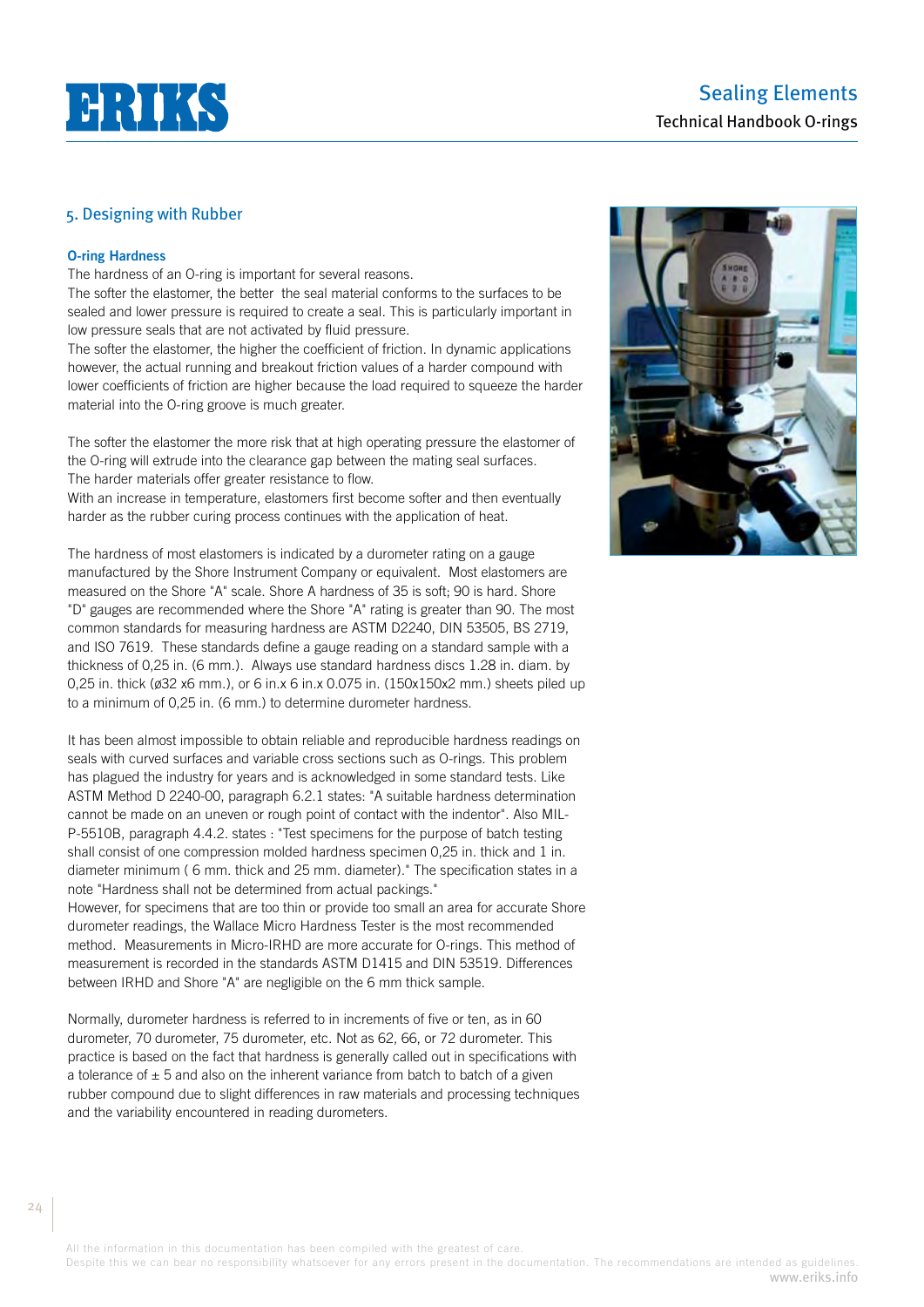

# **Durometer Ranges Rubber-Plastics**







All the information in this documentation has been compiled with the greatest of care.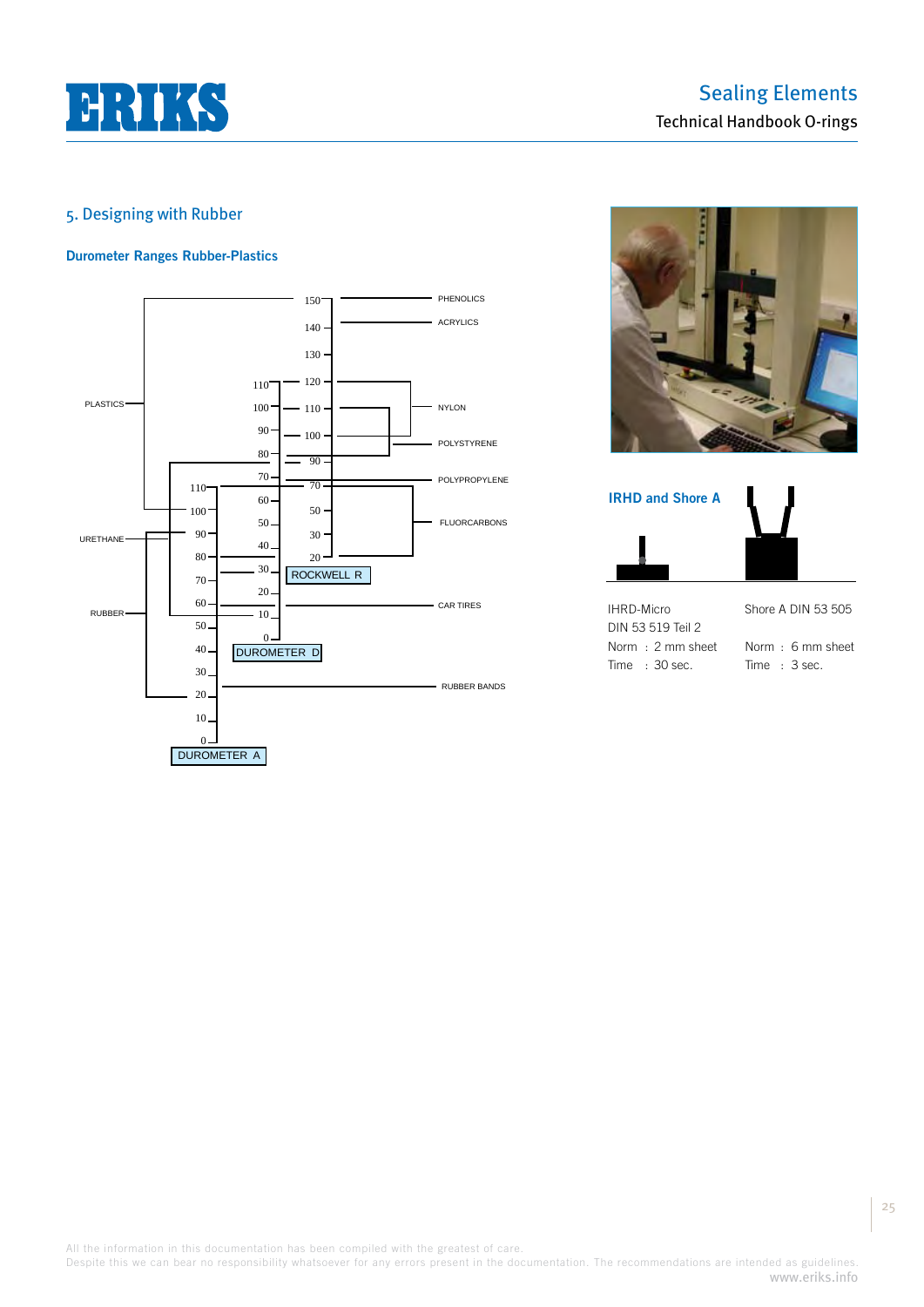

#### **Tensile Strength and Elongation**

Tensile strength is a measurement of the amount of force required to rupture an elastomeric specimen. Tensile strength is a fair production control measurement used to insure uniformity of the compound, and also useful as an indication of deterioration of the compound after it has been in contact with a fluid for long periods of time. If a large reduction in the tensile strength occurs, the life of a seal may be relatively short. Exceptions to this rule do occur.

Elongation is an increase in length expressed numerically as a percentage of initial length at the point of rupture. This property primarily determines the stretch which can be tolerated during the installation of a seal.

An adverse change in the elongation of a compound after exposure to a fluid is a definite sign of degradation of the material. Elongation, like tensile strength, is used throughout the industry as a check on production batches of compound.

Tests are performed on dumb-bell shaped samples on a machine pulling them apart axially at a constant speed of 500 mm per minute, during which the force and elongation of the sample are recorded.

Standards tests for Tensile strength and Elongation are ASTM D412, DIN 53505, and BS 903, Part A3.





### **Modulus**

Modulus, as used by the rubber industry, refers to stress at a predetermined elongation, usually 100%. It gives a comparison for good extrusion resistance. Modulus normally increases with increase in hardness and is probably the best indicator of the strength of a compound, all other factors being equal.

#### **Hardness (IRHD) versus Young's Modulus (M)**



# **Stress versus Strain**



All the information in this documentation has been compiled with the greatest of care.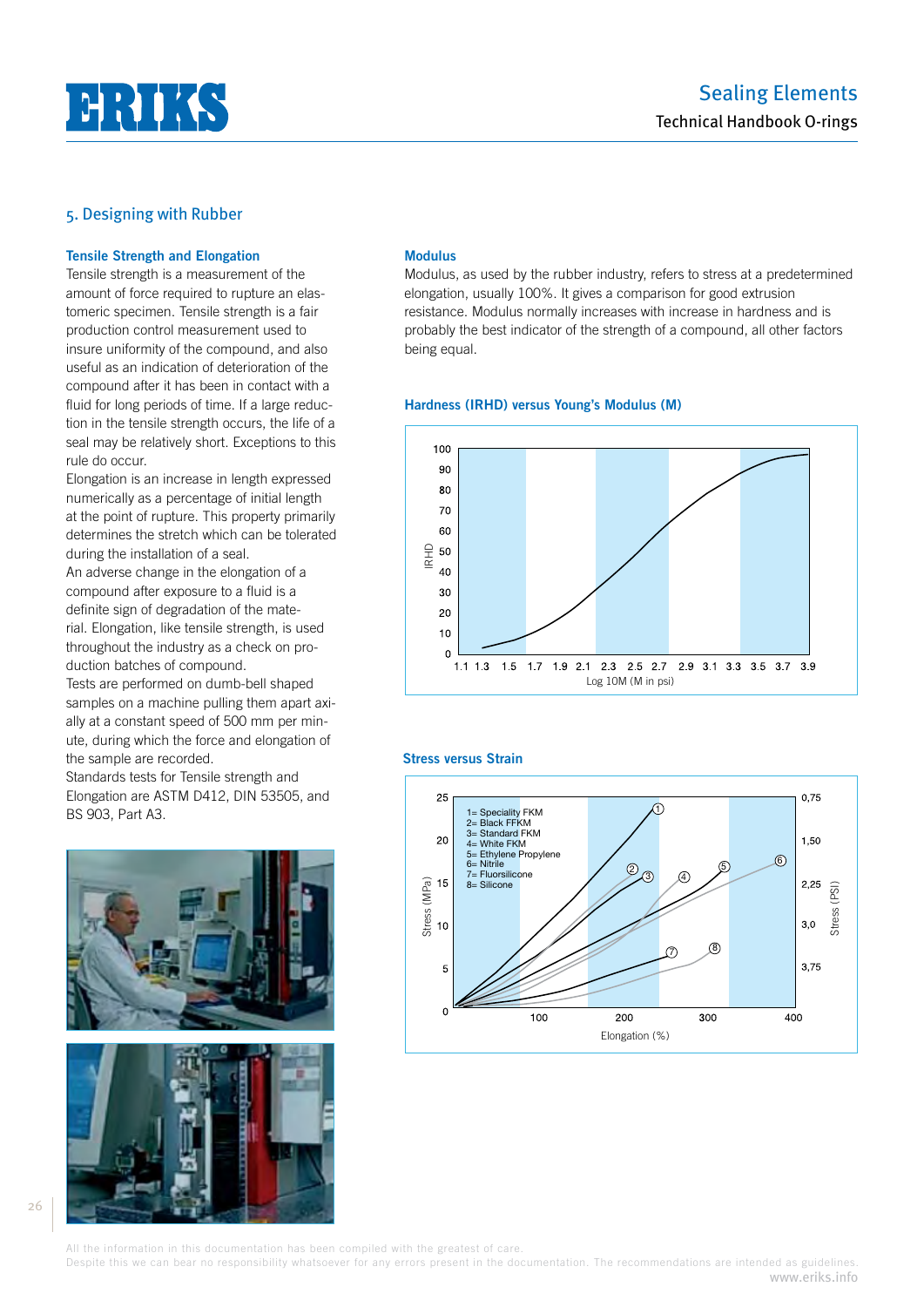

# **Tensile Stress-Strain**

Tensile strength is the maximum tensile stress reached in stretching a test piece (either an O-ring or dumbbell). Elongation: the strain or ultimate elongtion is the amount of stretch at the moment of break.

Modulus: also called 'Mod.100'; this is the stress required to produce a given elongation. In the case of Mod 100, the modulus would be the stress required to elongate the sample 100%. In elastomers, the stress is not linear with strain. Therefore, the modulus is neither a ratio nor a constant slope - but rather denotes a specific point on the stress-strain curve.

Tensile tests are used for controlling product quality and for determining the effect of chemical or thermal exposure on an elastomer. In the latter case, it is the retention of these physical properties, rather than the absolute values of the tensile stress, elongation or modulus, that is often significant.

# **Tear strength**

The tear strength or tear resistance is relatively low for most compounds. This test measures the force to perpetuate a nick or cut. Seal compounds with poor tear resistance will fail quickly under further flexing or stress, once a crack is started. Low tear strength of a compound is also indicative of poor abrasion resistance which may lead to early failure of an O-ring used as a dynamic seal.

# **Volume change**

Volume change is the increase or decrease of the volume of an elastomer after it has been in contact with a medium. It is measured as a percentage (%). Increase by swell or decrease by shrinkage in volume is almost always accompanied by a change in hardness.

Volume swell is caused by absorption of gaseous or liquid medium by the O-ring. In static applications, even extreme volume swell can sometimes be tolerated. Actually an O-ring can swell only until 100% gland fill and further increase of volume is not possible, regardless of how much volume swell is observed in a full immersion test. If the free state swell exceeds 50 percent; however, a radially squeeze assembly may be almost impossible to take apart because of the friction generated.

In dynamic applications, volume swell up to 15 or 20 percent is usually acceptable, but higher values are likely to increase friction and reduce toughness and abrasion resistance to the point that use of a particular compound is no longer feasible. Volume shrinkage is often caused by fluids which extract the plasticizers from the compound. Decrease in volume is usually accompanied by an increase in hardness. Also, as swell compensates for compression set, shrinkage will intensify the compression set effect, causing the O-ring to pull away from sealing surfaces - providing a leakage path. It is apparent then, that shrinkage is far more critical than swell. More than 3 or 4% shrinkage can be a serious problem for dynamic O-ring seals.



All the information in this documentation has been compiled with the greatest of care.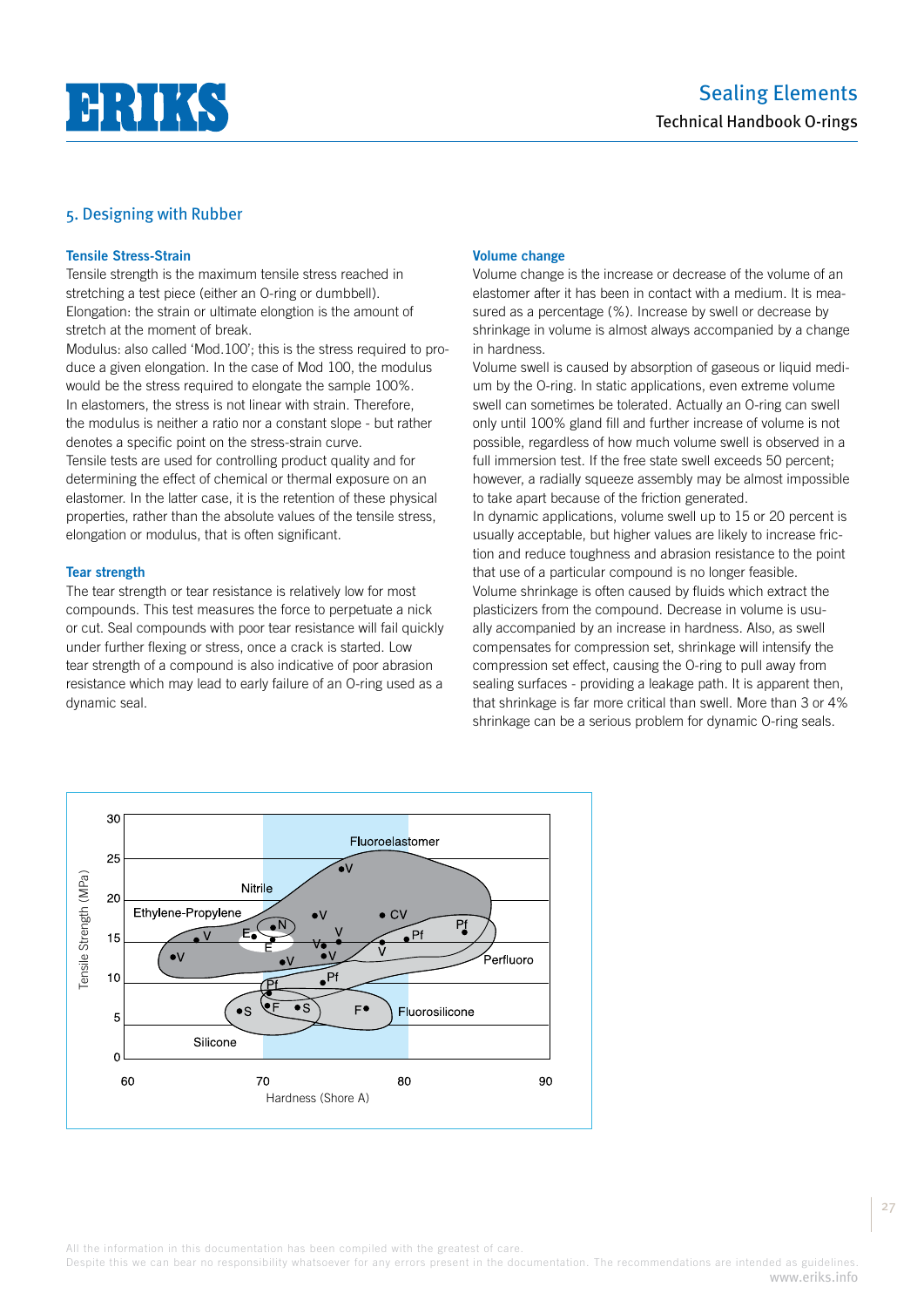

#### **Chemical Compatibility**

The chemical guide is intended to assist the user in determining the suitability of various elastomers in many different chemical environments. The ratings are based on a combination of published literature, laboratory tests, actual field experience, and informed judgments. ERIKS uses the DuPont Performance Elastomers guide.

Note: Volume swell is only one indicator of elastomer fluid compatibility and may be based on the solubility parameter alone. Fluid attack on the backbone of the polymer may show up as a change in physical properties such as tensile strength, elongation at break, and hardness.

Elevated temperatures and extended exposure times may create more aggressive conditions.

In some cases, specific elastomer compounds within a material family may provide improved compatibility. Please contact the Application Engineering Department for assistance or consult the Dupont Performance internet chemical resistance guide - where you can find the latest information.

Elastomers can swell and/or degrade in chemical environments through reactions with the polymer backbone and crosslink system, or by reactions with the filler system. In the semiconductor industry, this degradation can be seen in increased contamination and reduced seal life.

| <b>Chemical Compatibility Guide Rating System</b> |                                            |                  |                                                                                                                                  |
|---------------------------------------------------|--------------------------------------------|------------------|----------------------------------------------------------------------------------------------------------------------------------|
| Rating                                            | <b>Description</b>                         | Volume<br>Change | <b>Comments</b>                                                                                                                  |
| A                                                 | Little or no<br>effect                     | < 10%            | Elastomer may exhibit slight swelling and/or loss<br>of physical properties under severe conditions.                             |
| B                                                 | Possible loss<br>of physical<br>properties | 10-30%           | Elastomer may exhibit swelling in addition to a<br>change in physical properties.<br>May be suitable for static applications.    |
| C                                                 | <b>Noticeable</b><br>change                | $30 - 50%$       | Elastomer exhibits a noticeable change in swelling<br>and physical properties.<br>Questionable performance in most applications. |
| U                                                 | Excessive change                           | $>50\%$          | Elastomer not suitable for service.                                                                                              |



# **visit our website: www.o-ring.info**

All the information in this documentation has been compiled with the greatest of care.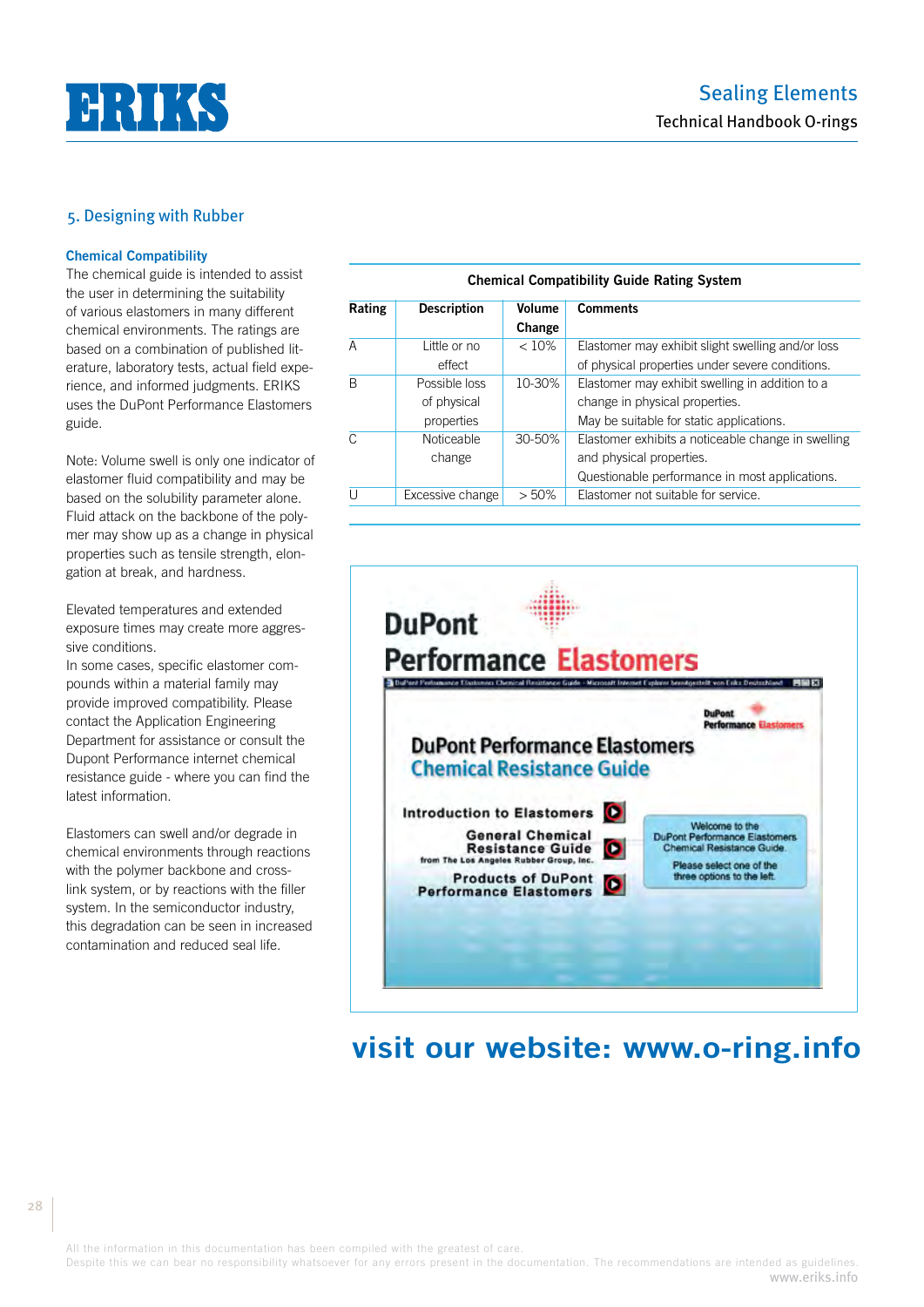

### **Attack mechanisms: Chemical Compatibility**

- The process of chemical degradation or chemical incompatibility is very complex. In general, degradation of the polymer backbone and cross-link may occur by means of:
- nucleophilic attack nucleophiles are ions or molecules that can donate electrons. This is the main cross-linking mechanism. In certain chemical media, nucleophilic attack can result in increased cross-linking and embrittlement.
- dehydrofluorination in fluorocarbon elastomers the attack of aliphatic amines can result in the formation of unsaturated bonds in the polymer backbone.
- polar attack swelling caused by electrostatic interactions between the dipole and polymer chain

Degradation may also occur due to interactions of the chemical environment and elastomer filler systems. This type of degradation may be caused by oxidation of fillers, or by chemical attack of certain fillers or process aids.

In many applications special considerations should be made for contamination or vacuum performance. Contamination is critical in semiconductor fabrication and medical applications. This may take the form of particle generation, extractable ions or other residual gas contamination.

# **Test methods:**

ISO 1817 (Liquids) ASTM D471, D1460, D3137 (Liquids)

#### **Volume Swell:**

The most common measure of chemical compatibility is volume swell. The following formula is used in reporting volume swell measurements. This takes into account dimensional changes in all three dimensions, and is more precise than specific dimensional change readings for most sealingapplications.

# **Volume Swell:**

$$
VS (%) = \frac{(Weight in Air-Wt. in Water)}{Time} - (Wt. in Air - Wt. in Water)}{N}
$$

(Weight in Air - Weight in Water) initial

### **Note:**

The "Weight in Water" measurement is performed by suspending a sample in a container of water and recording it's weight. This takes into consideration that the density of a solid is equal to it's weight in air divided by the difference of it's weight in air and it's weight in water.



All the information in this documentation has been compiled with the greatest of care.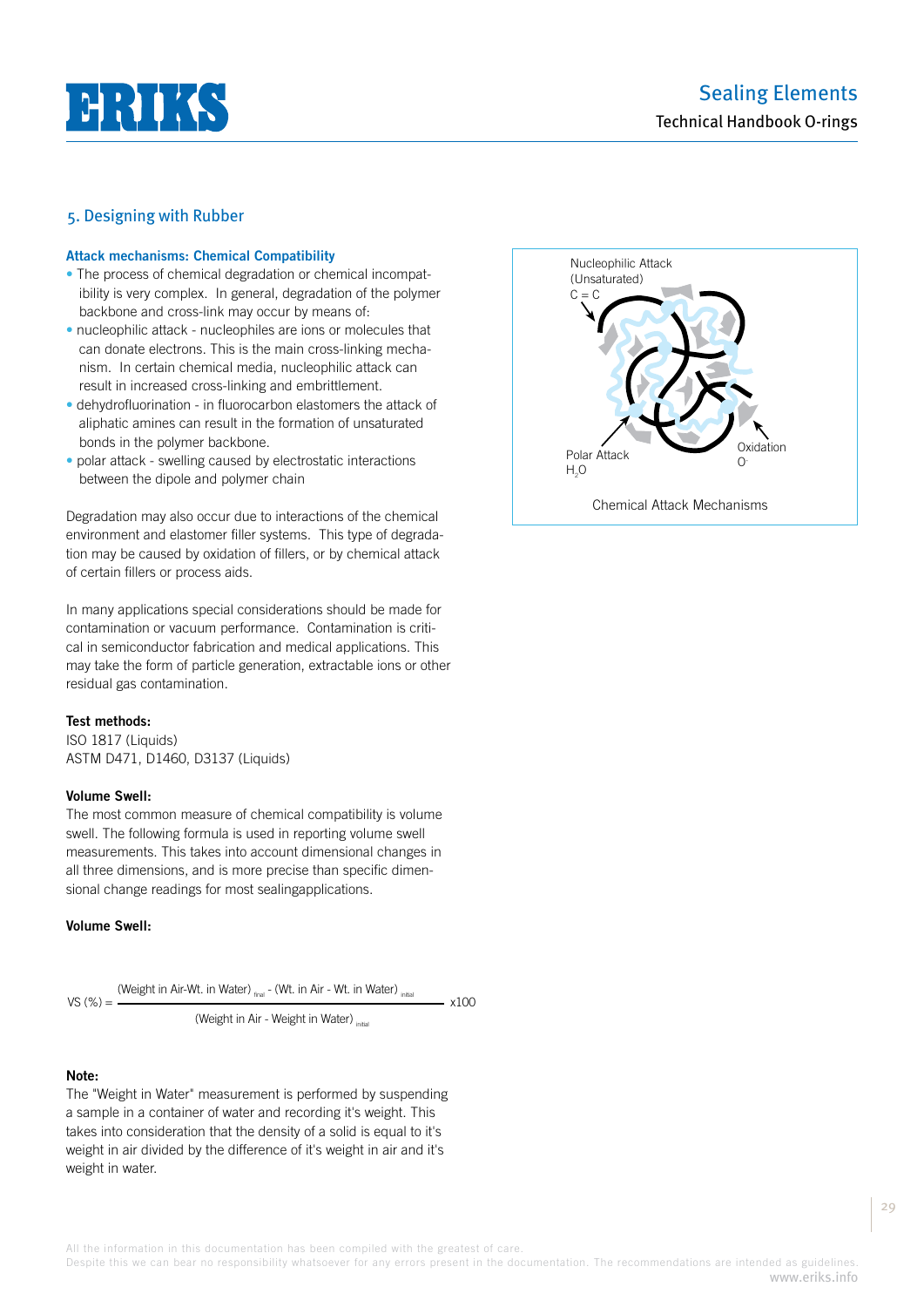# **HRIKS**

# 5. Designing with Rubber

# **Thermal Effects**

All rubber is subjected to deterioration at high temperature. Volume change and compression set are both influenced by heat. Hardness is influenced in a complex way. The first effect of high temperature is to soften the compound. This is a physical change, and will reverse when the temperature drops. In high pressure applications the O-ring may begin to flow through the clearance gap as the temperature rises, due to this softening effect. With increasing time at high temperature, chemical changes occur. These generally cause an increase in hardness, along with volume and compression set changes. Changes in tensile strength and elongation are also involved. Being chemical in nature, these changes are not reversible.

The changes induced by low temperature are primarily physical and reversible. An elastomer will almost completely regain its original properties when warmed.

#### **Thermal Expansion**

Coefficient of linear thermal expansion is the ratio of the change in length per °F or °C to the original length at 0°F or 0°C. Coefficient of volumetric expansion for solids is approximately 3 times the linear coefficient. As a rough approximation, elastomers have a coefficient of thermal expansion 10-times that of steel. With Fluoroelastomers and Perfluoroelastomers the coefficient of thermal expansion is even greater. This can be a critical factor at high temperature if the gland is nearly filled with the O-ring or at low temperature if the squeeze is marginal. Leaking can be the result of seal failure at low temperature if the squeeze is small.

There are certain reactions which in some circumstances cause an O-ring to exert relatively high forces against the sides of the groove. If the seal is completely confined and the gland is 100% filled, the dominating force is the force of thermal expansion of the rubber. The groove must always be sufficiently wide to allow for the maximum expansion of the O-ring. There have been instances where a seal has ruptured a steel gland due to expansion when heated. Therefore it has to be considered that in no case a gland fill in excess of 95% is allowed.

This should be taken into consideration when designing O-ring grooves for applications in excess of 300°F (150°C). Please contact your ERIKS representative for assistance in groove design.



#### **Thermal Expansion**

| <b>Material</b>  | <b>Thermal Stability</b> | $x10^{-5}$ / °C |
|------------------|--------------------------|-----------------|
| <b>FKM</b>       | 200°C / 392°F            | 16              |
| <b>NBR</b>       | 120°C / 250°F            | 23              |
| <b>VMQ</b>       | 230°C / 450°F            | 59-79           |
| <b>FFKM</b>      | 300°C / 570°F            | 23              |
| <b>EPDM</b>      | 150°C / 300°F            | 16              |
| <b>Stainless</b> |                          | 1.04            |
| Aluminium        |                          | 1.3             |
| <b>TEFLON</b>    | 230°C / 450°F            | $5-8$           |
| KEL-F            | 280°C / 540°F            | $4 - 7$         |
| Polyimide        | 275°C / 530°F            | 5               |

All the information in this documentation has been compiled with the greatest of care.